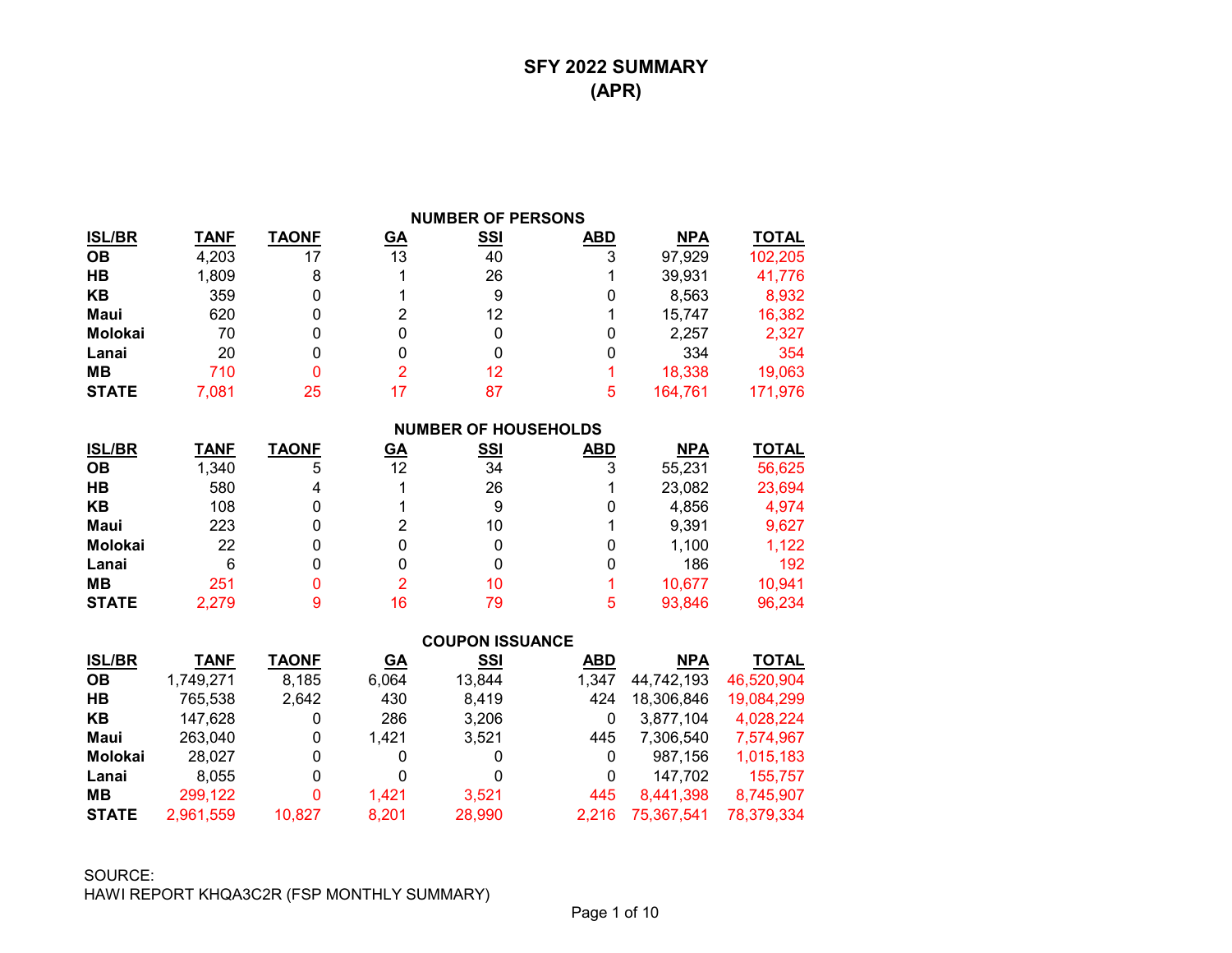## **NUMBER OF HOUSEHOLDS & PEOPLE BY CATEGORY & AREA**

|              |         |                           |       |                  | Maui                      |                |       |
|--------------|---------|---------------------------|-------|------------------|---------------------------|----------------|-------|
| <b>STATE</b> |         |                           |       |                  | <b>Island</b>             | <b>Molokai</b> | Lanai |
|              |         |                           |       |                  |                           |                |       |
| 96,234       | 56,625  | 23,694                    | 4,974 | 10,941           | 9,627                     | 1,122          | 192   |
| 171,976      | 102,205 | 41.776                    | 8,932 | 19,063           | 16,382                    | 2,327          | 354   |
| 1.79         | 1.80    | 1.76                      | 1.80  | 1.74             | 1.70                      | 2.07           | 1.84  |
|              |         |                           |       |                  |                           |                |       |
| 93,846       | 55,231  | 23,082                    | 4,856 | 10,677           | 9,391                     | 1,100          | 186   |
| 164.761      | 97,929  | 39,931                    | 8,563 | 18,338           | 15,747                    | 2,257          | 334   |
| 1.76         | 1.77    | 1.73                      | 1.76  | 1.72             | 1.68                      | 2.05           | 1.80  |
|              |         |                           |       |                  |                           |                |       |
| 2,388        | 1,394   | 612                       | 118   | 264              | 236                       | 22             | 6     |
| 7,215        | 4,276   | 1,845                     | 369   | 725              | 635                       | 70             | 20    |
| 3.02         | 3.07    | 3.01                      | 3.13  | 2.75             | 2.69                      | 3.18           | 3.33  |
|              |         | $\underline{\mathsf{OB}}$ | H     | $\underline{KB}$ | $\underline{\mathsf{MB}}$ |                |       |

SOURCE: HAWI REPORT KHQA3C2R (FSP MONTHLY SUMMARY)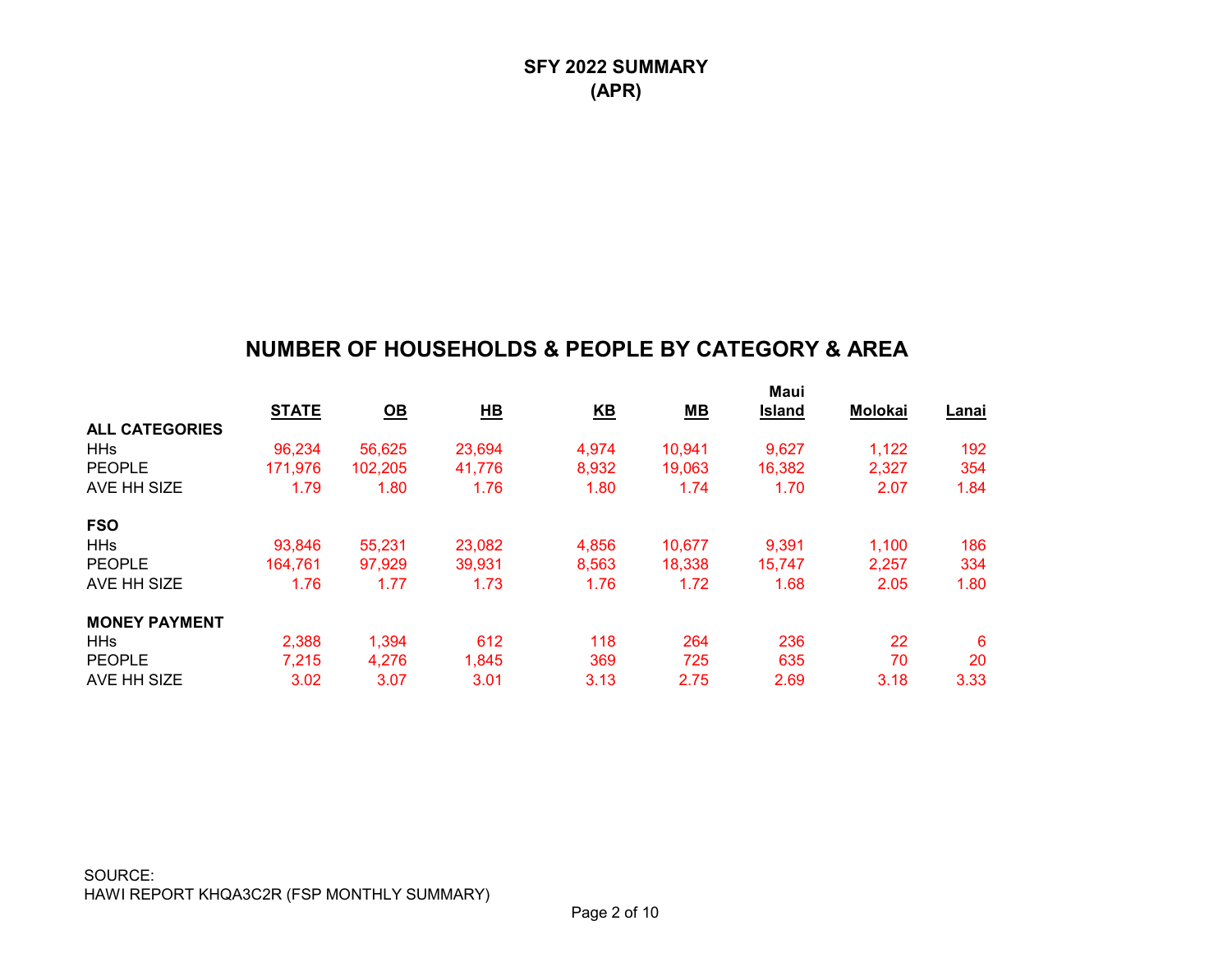## **NUMBER OF CASES & PERSONS BY FA PROGRAM & AREA**

|                     |              |                           |       |              |                | Maui           |                |              |
|---------------------|--------------|---------------------------|-------|--------------|----------------|----------------|----------------|--------------|
|                     | <b>STATE</b> | $\underline{\mathsf{OB}}$ | H     | $K$ B        | $MB$           | <b>Island</b>  | <b>Molokai</b> | <b>Lanai</b> |
| <b>All Programs</b> |              |                           |       |              |                |                |                |              |
| <b>HHs</b>          | 2,388        | 1,394                     | 612   | 118          | 264            | 236            | 22             | 6            |
| <b>PEOPLE</b>       | 7,215        | 4,276                     | 1,845 | 369          | 725            | 635            | 70             | 20           |
| AVE HH SIZE         | 3.02         | 3.07                      | 3.01  | 3.13         | 2.75           | 2.69           | 3.18           | 3.33         |
| <b>ABD</b>          |              |                           |       |              |                |                |                |              |
| <b>HHs</b>          | 84           | 37                        | 27    | 9            | 11             | 11             | 0              | 0            |
| <b>PEOPLE</b>       | 92           | 43                        | 27    | 9            | 13             | 13             | $\mathbf{0}$   | $\mathbf 0$  |
| AVE HH SIZE         | 1.10         | 1.16                      | 1.00  | 1.00         | 1.18           | 1.18           | #DIV/0!        | #DIV/0!      |
| <b>TANF</b>         |              |                           |       |              |                |                |                |              |
| <b>HHs</b>          | 2,279        | 1,340                     | 580   | 108          | 251            | 223            | 22             | 6            |
| <b>PEOPLE</b>       | 7,081        | 4,203                     | 1,809 | 359          | 710            | 620            | 70             | 20           |
| AVE HH SIZE         | 3.11         | 3.14                      | 3.12  | 3.32         | 2.83           | 2.78           | 3.18           | 3.33         |
| <b>TAONF</b>        |              |                           |       |              |                |                |                |              |
| <b>HHs</b>          | 9            | 5                         | 4     | 0            | $\mathbf 0$    | 0              | 0              | $\mathbf 0$  |
| <b>PEOPLE</b>       | 25           | 17                        | 8     | $\mathbf{0}$ | $\mathbf 0$    | $\mathbf{0}$   | $\Omega$       | $\mathbf{0}$ |
| AVE HH SIZE         | 2.78         | 3.40                      | 2.00  | #DIV/0!      | #DIV/0!        | #DIV/0!        | #DIV/0!        | #DIV/0!      |
| GA                  |              |                           |       |              |                |                |                |              |
| <b>HHs</b>          | 16           | 12                        |       |              | 2              | $\overline{2}$ | 0              | $\mathbf 0$  |
| <b>PEOPLE</b>       | 17           | 13                        |       |              | $\overline{2}$ | $\overline{2}$ | $\mathbf{0}$   | 0            |
| AVE HH SIZE         | 1.06         | 1.08                      | 1.00  | 1.00         | 1.00           | 1.00           | #DIV/0!        | #DIV/0!      |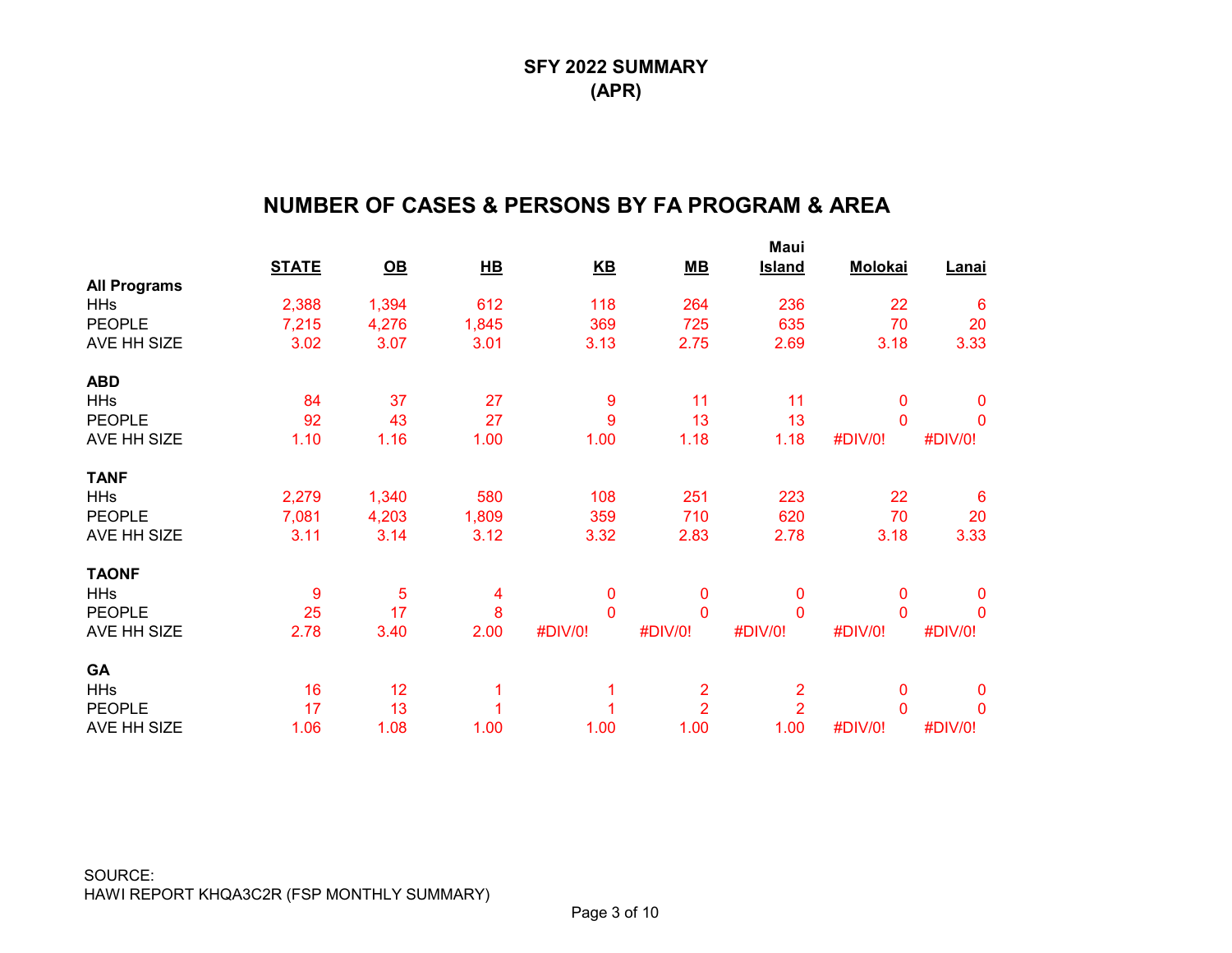## **TOTAL BENEFITS & AVE BENEFITS BY AREA & CATEGORY**

|                  |                 |                 | <b>AVE BENEFIT</b> |               | <b>AVE BENEFIT</b> |
|------------------|-----------------|-----------------|--------------------|---------------|--------------------|
|                  | <b>BENEFITS</b> | <b>CASELOAD</b> | <b>PER CASE</b>    | <b>PEOPLE</b> | <b>PER PERSON</b>  |
| <b>STATEWIDE</b> | 78,379,334      | 96,234          | 814.47             | 171,976       | 455.76             |
| <b>FSO</b>       | 75,367,541      | 93,846          | 803.10             | 164,761       | 457.44             |
| FA               | 3,011,793       | 2,388           | 1,261.22           | 7,215         | 417.43             |
| <b>OB</b>        | 46,520,904      | 56,625          | 821.56             | 102,205       | 455.17             |
| <b>FSO</b>       | 44,742,193      | 55,231          | 810.09             | 97,929        | 456.88             |
| FA               | 1,778,711       | 1,394           | 1,275.98           | 4,276         | 415.98             |
| <b>HB</b>        | 19,084,299      | 23,694          | 805.45             | 41,776        | 456.82             |
| <b>FSO</b>       | 18,306,846      | 23,082          | 793.12             | 39,931        | 458.46             |
| FA               | 777,453         | 612             | 1,270.35           | 1,845         | 421.38             |
| <b>KB</b>        | 4,028,224       | 4,974           | 809.86             | 8,932         | 450.99             |
| <b>FSO</b>       | 3,877,104       | 4,856           | 798.42             | 8,563         | 452.77             |
| FA               | 151,120         | 118             | 1,280.68           | 369           | 409.54             |
| <b>MB</b>        | 8,745,907       | 10,941          | 799.37             | 19,063        | 458.79             |
| <b>FSO</b>       | 8,441,398       | 10,677          | 790.62             | 18,338        | 460.32             |
| FA               | 304,509         | 264             | 1,153.44           | 725           | 420.01             |
| Maui Island      | 7,574,967       | 9,627           | 786.85             | 16,382        | 462.40             |
| <b>FSO</b>       | 7,306,540       | 9,391           | 778.04             | 15,747        | 464.00             |
| FA               | 268,427         | 236             | 1,137.40           | 635           | 422.72             |
| Molokai          | 1,015,183       | 1,122           | 904.80             | 2,327         | 436.26             |
| <b>FSO</b>       | 987,156         | 1,100           | 897.41             | 2,257         | 437.38             |
| FA               | 28,027          | 22              | 1,273.95           | 70            | 400.39             |
| Lanai            | 155,757         | 192             | 811.23             | 354           | 439.99             |
| <b>FSO</b>       | 147,702         | 186             | 794.10             | 334           | 442.22             |
| FA               | 8,055           | $6\phantom{1}6$ | 1,342.50           | 20            | 402.75             |

SOURCE: HAWI REPORT KHQA3C2R (FSP MONTHLY SUMMARY)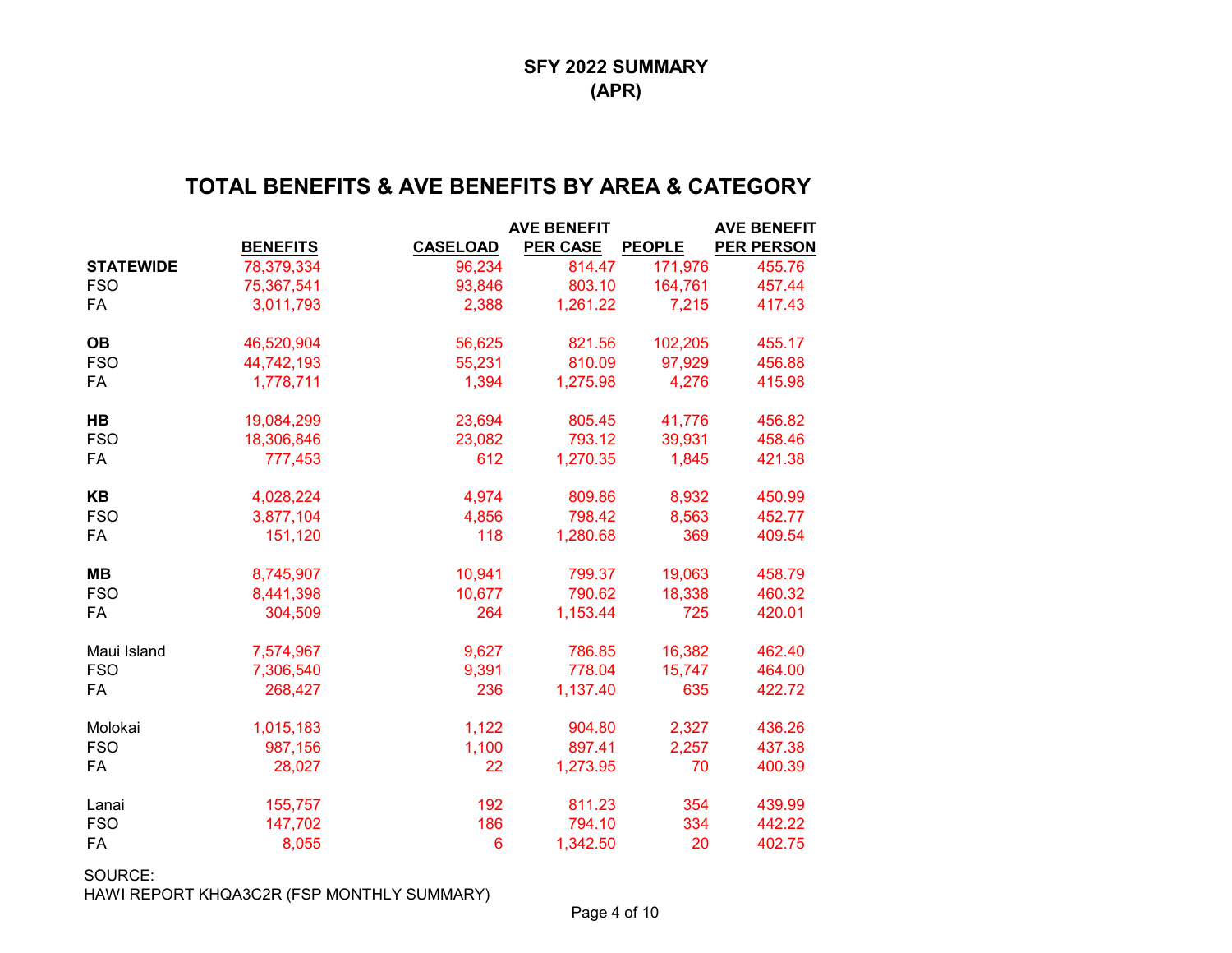## **TOTAL BENEFITS BY FA PROGRAM & AREA**

|                     | STATE-      |           |         |         |         | <b>MAUI</b>           |        |              |
|---------------------|-------------|-----------|---------|---------|---------|-----------------------|--------|--------------|
|                     | <b>WIDE</b> | ОВ        | HВ      | KΒ      | MВ      | <b>ISLAND MOLOKAI</b> |        | <b>LANAI</b> |
| <b>ALL PROGRAMS</b> | 3,280,220   | 1,778,711 | 777,453 | 151,120 | 304,509 | 268.427               | 28.027 | 8,055        |
| <b>ABD</b>          | 35,172      | 15,191    | 8.843   | 3,206   | 3,966   | 3.966                 |        |              |
| TANF                | 3,224,599   | 1.749.271 | 765,538 | 147.628 | 299,122 | 263.040               | 28.027 | 8,055        |
| TAONF               | 10,827      | 8.185     | 2.642   |         |         |                       |        |              |
| GA                  | 9,622       | 6.064     | 430     | 286     | .421    | .421                  |        |              |

# **AVE BENEFITS BY FA CATEGORY (STATEWIDE)**

|             | <b>TOTAL</b>    | <b>AVE BENEFIT</b>   | <b>AVE BENEFIT</b> |
|-------------|-----------------|----------------------|--------------------|
|             | <b>BENEFITS</b> | <b>PER HOUSEHOLD</b> | <b>PER PERSON</b>  |
| ABD         | 35.172          | 418.71               | 382.30             |
| <b>TANF</b> | 3,224,599       | 1.414.92             | 455.39             |
| TAONF       | 10.827          | 1.203.00             | 433.08             |
| GA          | 9.622           | 601.38               | 566.00             |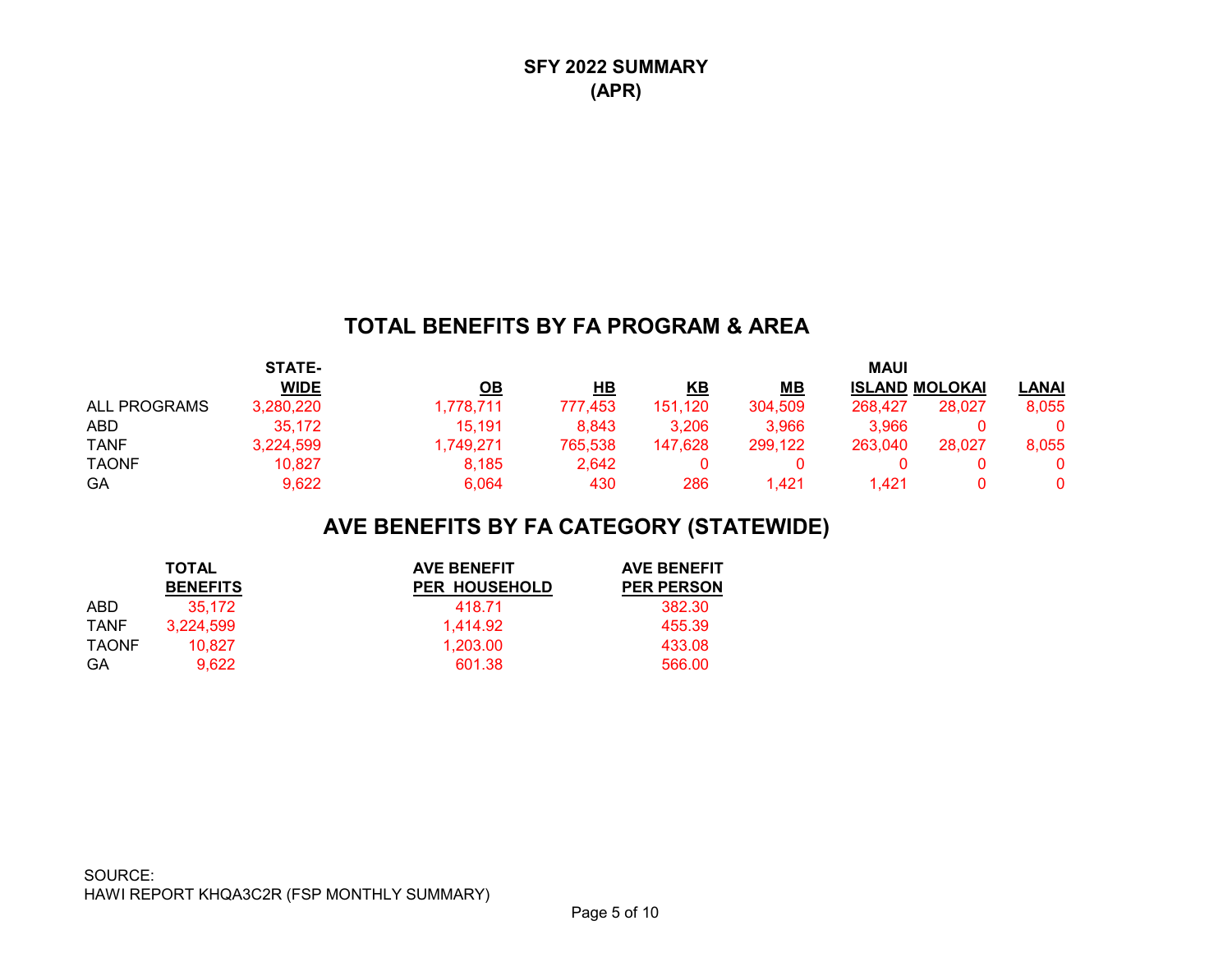## **SFY 2022 SUMMARY (APR)**

| ABD           | Aged, Blind, Disable                                 |
|---------------|------------------------------------------------------|
| AVE HH SIZE   | Average Household Size                               |
| FA            | Financial Assistance                                 |
| <b>FSO</b>    | Food Stamp Only                                      |
| GA            | <b>General Assistance</b>                            |
| HВ            | Hawaii Branch                                        |
| <b>HHs</b>    | Household Size                                       |
| <b>ISL/BR</b> | Island/Branch                                        |
| KВ            | Kauai Branch                                         |
| мв            | Maui Branch (consists of Maui, Molokai and Lanai)    |
| <b>NPA</b>    | Non-Public Assistance (SNAP only cases)              |
| OВ            | Oahu Branch                                          |
| <b>PEOPLE</b> | Number of Individuals                                |
| SSI           | <b>Supplemental Security Income</b>                  |
| <b>TANF</b>   | <b>Temporary Assistance For Needy Families</b>       |
| <b>TAONF</b>  | <b>Temporary Assistance for Other Needy Families</b> |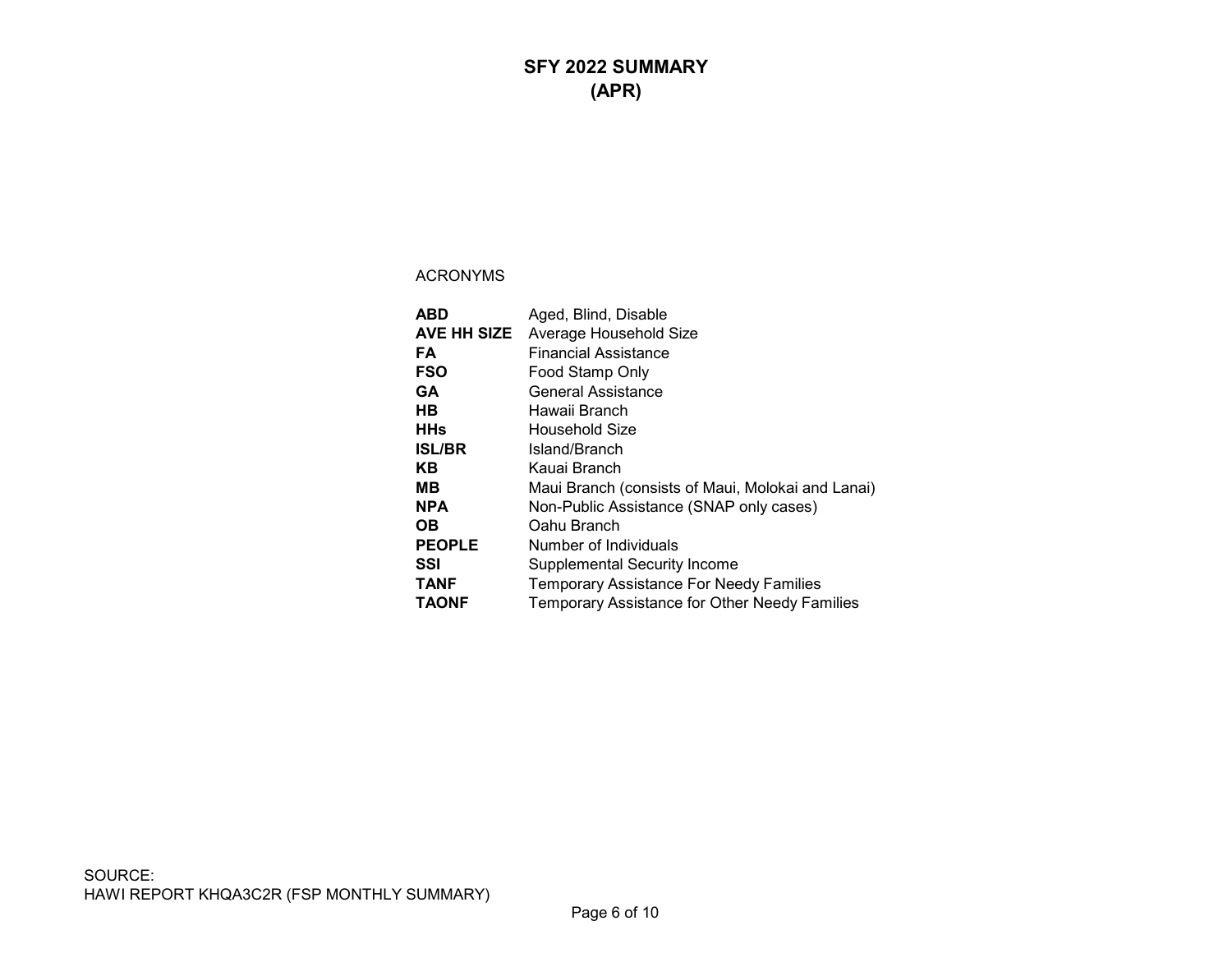| ABD           | Aged, Blind, Disable                              |
|---------------|---------------------------------------------------|
| AVE HH SIZE   | Average Household Size                            |
| FA            | Financial Assistance                              |
| <b>FSO</b>    | Food Stamp Only                                   |
| GA            | General Assistance                                |
| HВ            | Hawaii Branch                                     |
| <b>HHs</b>    | Household Size                                    |
| <b>ISL/BR</b> | Island/Branch                                     |
| KB.           | Kauai Branch                                      |
| MВ            | Maui Branch (consists of Maui, Molokai and Lanai) |
| <b>NPA</b>    | Non-Public Assistance (SNAP only cases)           |
| OВ            | Oahu Branch                                       |
| <b>PEOPLE</b> | Number of Individuals                             |
| SSI           | <b>Supplemental Security Income</b>               |
| <b>TANF</b>   | <b>Temporary Assistance For Needy Families</b>    |
| <b>TAONF</b>  | Temporary Assistance for Other Needy Families     |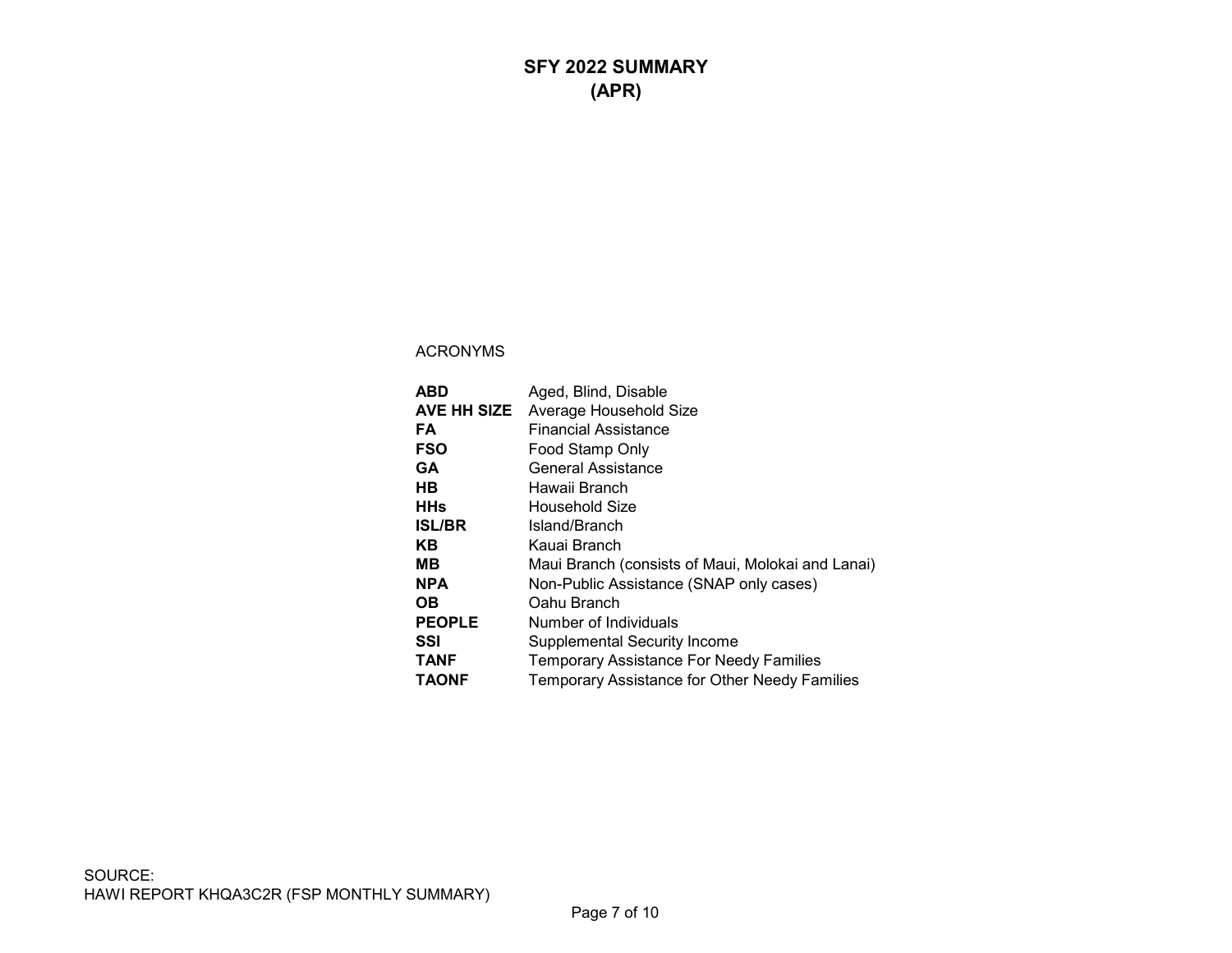## **SFY 2022 SUMMARY (APR)**

| ABD           | Aged, Blind, Disable                                 |
|---------------|------------------------------------------------------|
| AVE HH SIZE   | Average Household Size                               |
| FA            | Financial Assistance                                 |
| <b>FSO</b>    | Food Stamp Only                                      |
| <b>GA</b>     | General Assistance                                   |
| HВ            | Hawaii Branch                                        |
| <b>HHs</b>    | Household Size                                       |
| <b>ISL/BR</b> | Island/Branch                                        |
| ΚB            | Kauai Branch                                         |
| MВ            | Maui Branch (consists of Maui, Molokai and Lanai)    |
| <b>NPA</b>    | Non-Public Assistance (SNAP only cases)              |
| OВ            | Oahu Branch                                          |
| <b>PEOPLE</b> | Number of Individuals                                |
| SSI           | <b>Supplemental Security Income</b>                  |
| <b>TANF</b>   | <b>Temporary Assistance For Needy Families</b>       |
| <b>TAONF</b>  | <b>Temporary Assistance for Other Needy Families</b> |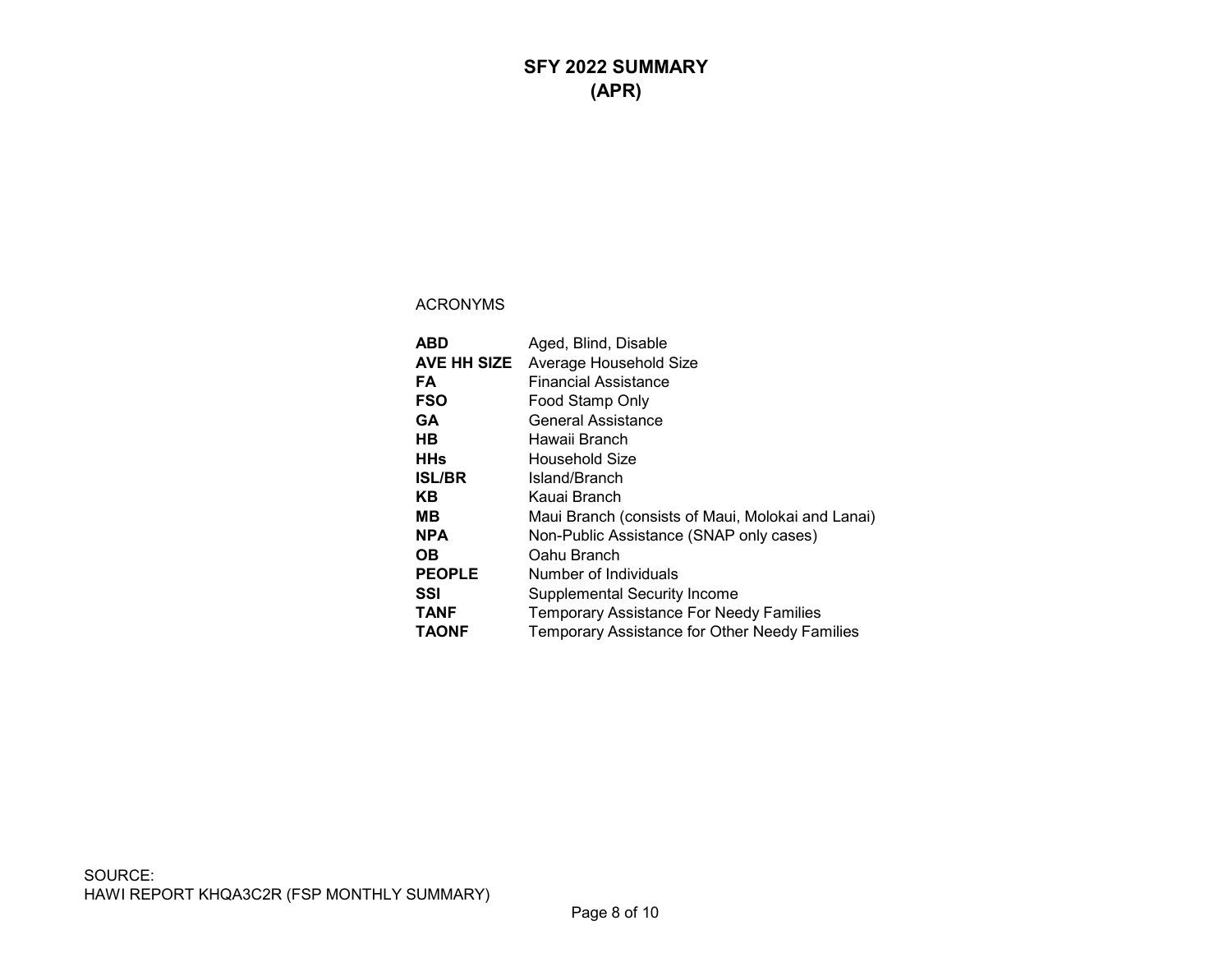| ABD           | Aged, Blind, Disable                              |
|---------------|---------------------------------------------------|
| AVE HH SIZE   | Average Household Size                            |
| FA            | <b>Financial Assistance</b>                       |
| <b>FSO</b>    | Food Stamp Only                                   |
| GA            | <b>General Assistance</b>                         |
| HВ            | Hawaii Branch                                     |
| <b>HHs</b>    | Household Size                                    |
| <b>ISL/BR</b> | Island/Branch                                     |
| ΚB            | Kauai Branch                                      |
| MВ            | Maui Branch (consists of Maui, Molokai and Lanai) |
| <b>NPA</b>    | Non-Public Assistance (SNAP only cases)           |
| OВ            | Oahu Branch                                       |
| <b>PEOPLE</b> | Number of Individuals                             |
| SSI           | <b>Supplemental Security Income</b>               |
| <b>TANF</b>   | <b>Temporary Assistance For Needy Families</b>    |
| <b>TAONF</b>  | Temporary Assistance for Other Needy Families     |